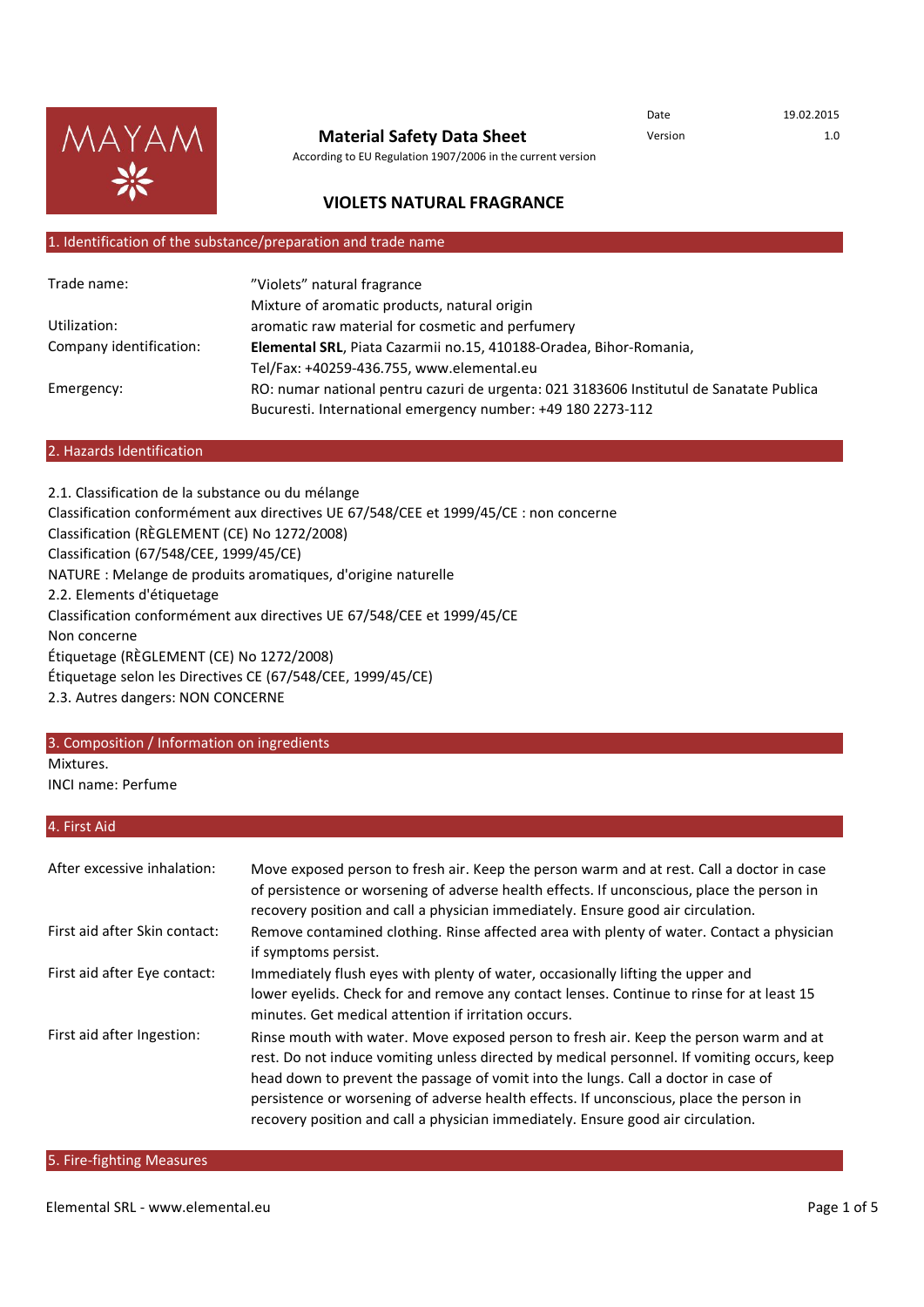

Date 19.02.2015

According to EU Regulation 1907/2006 in the current version

# **VIOLETS NATURAL FRAGRANCE**

| Suitable extinguishing media: | Foam, dry chemical powder, carbon dioxide, sand or earth                                                                                                       |
|-------------------------------|----------------------------------------------------------------------------------------------------------------------------------------------------------------|
| Unsuitable extinguishing      | Direct waterjet                                                                                                                                                |
| Special protective equipment  | Avoid vapour inhalation. Keep away from sources of ignition. Do not smoke. Wear positive<br>pressure self-contained breathing apparatus & protective clothing. |
| Fire and explosion protection | Avoid open flames. Toxic vapours must be avoid during fire. Respiratory protection should<br>be released during fire.                                          |
| Other information             | Product not flammable. Closed containers may build up pressure when exposed to heat and<br>should be cooled with water spray.                                  |

#### 6. Accidental release measures:

| Personal precautions:     | Provide adequate ventilation, avoid contact with skin and eye contact. Use individual<br>protective equipment (safety glasses, waterproof-boots, suitable protective clothing). Don't<br>smoke. Prevent any contact with hot surfaces (see rubric 8). |
|---------------------------|-------------------------------------------------------------------------------------------------------------------------------------------------------------------------------------------------------------------------------------------------------|
| Environmental precautions | Shut off source. Prevent product from entering sewerage, water courses or low                                                                                                                                                                         |
| Land spill:               | lying areas. Take measures to reduce or prevent effects on ground water.                                                                                                                                                                              |
|                           | Gather product mechanically if possible. Bind remainings of the product with                                                                                                                                                                          |
|                           | sand or other appropriate absorbent and remove. Dispose of product and contaminated                                                                                                                                                                   |
|                           | absorbents in suitable containers, as directed in section 13.                                                                                                                                                                                         |
| Water spill:              | Confine the spill immediately with booms. Warn other ships. Notify port and                                                                                                                                                                           |
|                           | other relevant authorities. Remove from the surface by skimming or with suitable                                                                                                                                                                      |
|                           | absorbents. In running waters, apply appropriate dispersants in accordance                                                                                                                                                                            |
|                           | with local regulation.                                                                                                                                                                                                                                |
| Methods for cleaning up:  | Contain spilled material, cover with an inert, non-combustible, inorganic, absorbent                                                                                                                                                                  |
|                           | material and destroy according to the regulation in force.                                                                                                                                                                                            |

# 7. Handling and Storage

| flame or expose their vapors to a flame or other sources of ignition (eg electrical<br>equipment). Do not abundantly breathe vapors. Large spillages should be contained with<br>sand or inert powder. |
|--------------------------------------------------------------------------------------------------------------------------------------------------------------------------------------------------------|
| Store in cool, dry and ventilated area, away from heat sources, sparks and open flames,<br>protected from light in tightly closed original container                                                   |
|                                                                                                                                                                                                        |

## 8. Exposure Controls and Personal Protection

| Respiratory protection:<br>Hand protection: | Avoid to breath directly on the product. Ensure a good ventilation of the workroom.<br>$\mathbf{O} \oplus \mathbf{E}$<br>Use protective gloves |
|---------------------------------------------|------------------------------------------------------------------------------------------------------------------------------------------------|
| Eye protection:                             | Avoid contact with eyes. Use eye protectors designed to protect against liquid splashes                                                        |
|                                             | Before handling, wear safety goggles in accordance with standard EN166.                                                                        |
| Physical protection:                        | Use individual protective equipment                                                                                                            |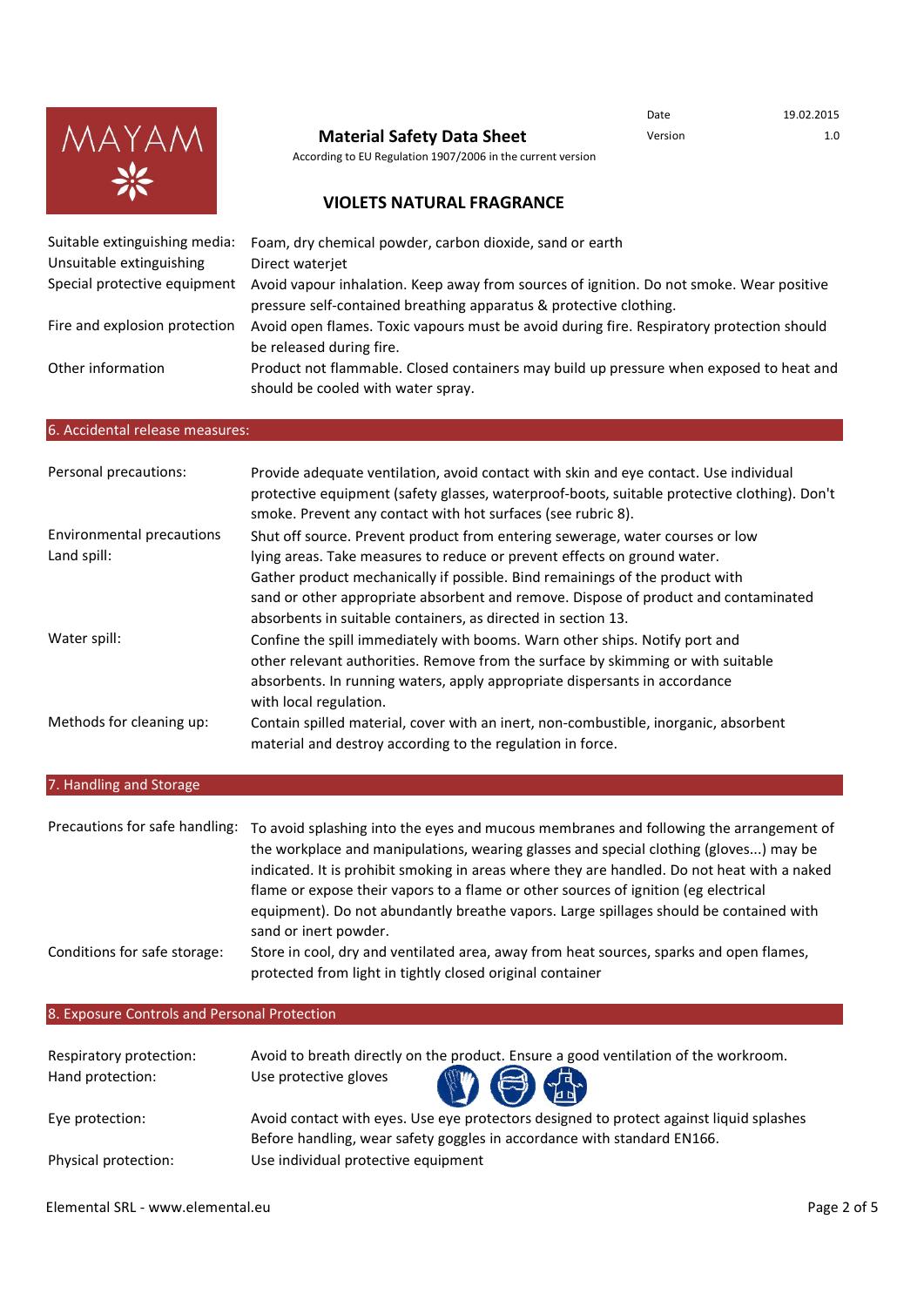

According to EU Regulation 1907/2006 in the current version

Date 19.02.2015

## **VIOLETS NATURAL FRAGRANCE**

## 9. Physical and Chemical Properties

| Appearance:               | liquid                                 |
|---------------------------|----------------------------------------|
| Colour:                   | colorless to pale yellow               |
| Odour:                    | typical                                |
| Flash point:              | not available                          |
| Specific gravity at 20°C: | $0.9450 - 0.9650$                      |
| Refractive index at 20°C: | 1.4360 - 1.4550                        |
| Solubility(ies):          | insoluble in water; soluble in ethanol |

## 10. Stability and Reactivity

| Stability:           | No significant modifications, respecting the storage conditions (see rubric 7).            |
|----------------------|--------------------------------------------------------------------------------------------|
| Reactivity:          | This product is stable to shock, vibration and pressure under normal conditions of use. In |
|                      | the presence of light and heat, oxidation can occur.                                       |
| Conditions to avoid: | Do not heat to high temperature. Do not expose sealed containers in the sun. Keep away     |
|                      | from sources of ignition.                                                                  |
| Substances to avoid: | Avoid contacts with strong acids, alkali or oxidizing agents.                              |

## 11. Toxicological Information

| Effect by absorption:     | LD org. 50:    | not determined                                                          |
|---------------------------|----------------|-------------------------------------------------------------------------|
| Effect by dermal contact: | LD derm. 50:   | not determined                                                          |
| CMR naturally present     | none           |                                                                         |
| <b>IFRA</b> restrictions: |                | product is in compliance with the standards of the IFRA - 47h amendment |
| Germ cell mutagenicity:   | not determined |                                                                         |
| Carcinogenity:            | not determined |                                                                         |
| Reproductive toxicity:    | not determined |                                                                         |
| Residual solvents:        | not applicable |                                                                         |

## 12. Ecological Information

Prevent contamination of soil, ground and surfacewater of the undiluted product. Biodegradability not determined. Toxic to aquatic organisms, resulting in long-term adverse effects.

| 13. Disposal Considerations |                                                                                                                 |
|-----------------------------|-----------------------------------------------------------------------------------------------------------------|
| Recommendation:             | In accordance with local environmental laws. Avoid disposing into drainage systems and<br>into the environment. |
| 14. Transport Information   |                                                                                                                 |

| UN no:           | not regulated |
|------------------|---------------|
| Road (ADR/RID):  | not regulated |
| Air (IATA/ICAO): | not regulated |
| Sea (IMDG):      | not regulated |
|                  |               |

Elemental SRL - www.elemental.eu entitled and the state of 5 and 2 of 5 and 2 of 5 and 2 of 5 and 2 of 5 and 2 of 5 and 2 of 5 and 2 of 5 and 2 of 5 and 2 of 5 and 2 of 5 and 2 of 5 and 2 of 5 and 2 of 5 and 2 of 5 and 2 o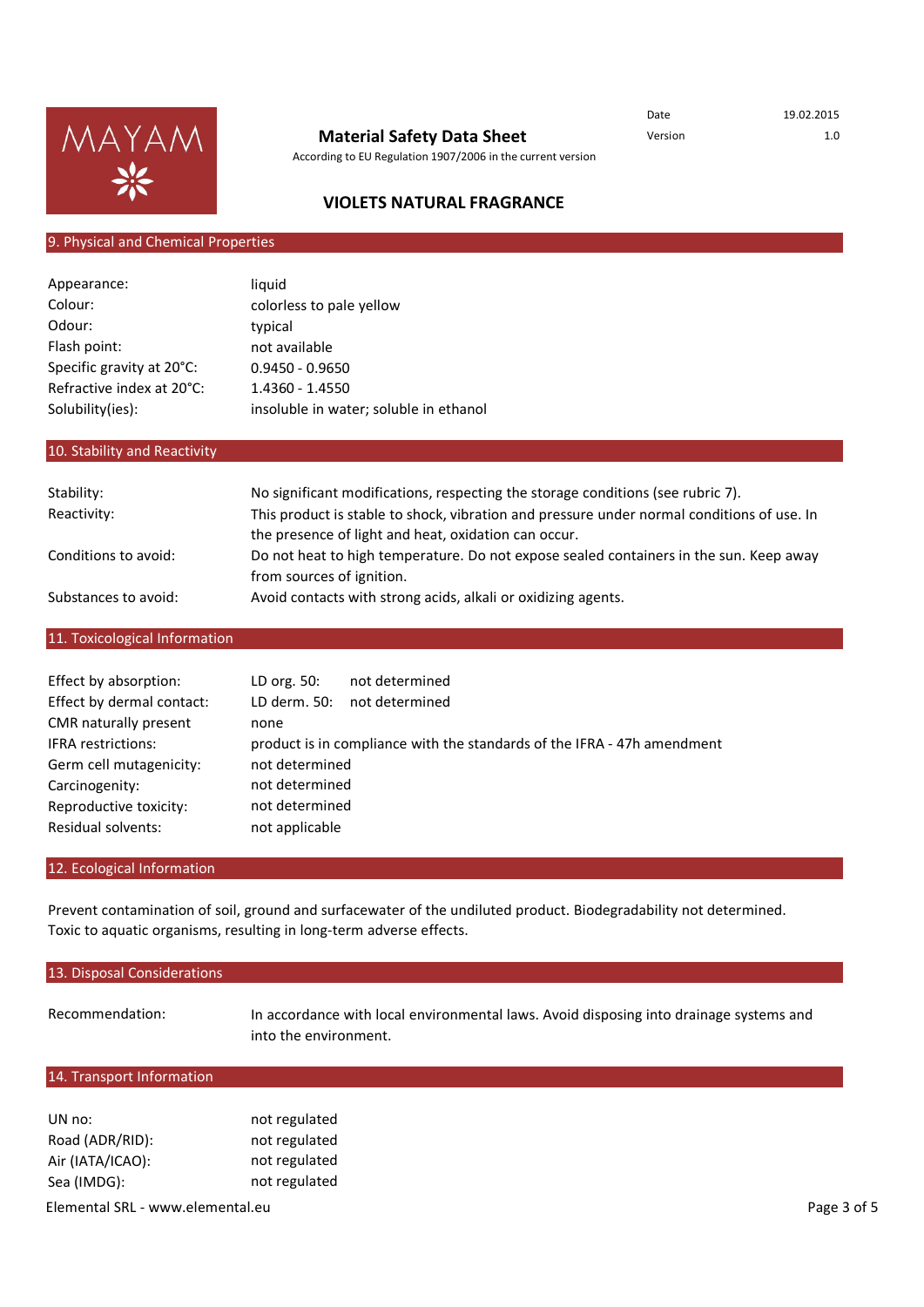

According to EU Regulation 1907/2006 in the current version

Date 19.02.2015

# **VIOLETS NATURAL FRAGRANCE**

## 15. Additional Regulatory Information

Classe de contamination de l'eau (Allemagne) : WGK Chemical safety assessment: not concern Regulations specific for the substance or mixture:

#### 16. Other Information

#### **DECLARATION OF ALLERGENS**

7th Amendment to Directive 76/768/EC, annex III, part I (2003/15/EC)

| <b>INCI Name</b>                                              | <b>CAS No</b>  | Typical Contents in % |
|---------------------------------------------------------------|----------------|-----------------------|
| 2-(TERT-BUTYL PROPIONALDE) (Lilial)                           | 80-54-6        | $\mathbf 0$           |
| 3-METHYL-4-(2,6,6 TRIMETHYL-2-CYCLOHEXINE-1-YL)-3-BUTEN-2-ONE | 127-51-5       | 0                     |
| <b>AMYL CINNAMAL</b>                                          | 122-40-7       | $\Omega$              |
| AMYL CINNAMYL ALCOHOL                                         | 101-85-9       | $\Omega$              |
| ANISYL ALCOHOL (Anise alcohol)                                | 105-13-5       | $\Omega$              |
| <b>BENZYL ALCOHOL</b>                                         | 100-51-6       | $\mathbf{0}$          |
| <b>BENZYL BENZOATE</b>                                        | 120-51-4       | $\mathbf 0$           |
| <b>BENZYL CINNAMATE</b>                                       | $103 - 41 - 3$ | $\Omega$              |
| <b>BENZYL SALICYLATE</b>                                      | 118-58-1       | $\Omega$              |
| CINNAMAL (Cinnamic Aldehyde)                                  | 104-55-2       | $\Omega$              |
| CINNAMYL ALCOHOL                                              | 104-51-6       | $\mathbf{0}$          |
| <b>CITRAL</b>                                                 | 5392-40-5      | $\Omega$              |
| <b>CITRONELLOL</b>                                            | 106-22-9       | $\Omega$              |
| <b>COUMARIN</b>                                               | $91 - 64 - 5$  | $\Omega$              |
| <b>EUGENOL</b>                                                | $97 - 53 - 0$  | $\Omega$              |
| <b>FARNESOL</b>                                               | 4602-84-0      | $\Omega$              |
| <b>GERANIOL</b>                                               | $106 - 24 - 1$ | $\Omega$              |
| HEXYL CINNAMIC ALDEHYDE (Hexyl Cinnamal)                      | 101-86-0       | $\Omega$              |
| <b>HYDROXYCITRONELLAL</b>                                     | 107-75-5       | $\Omega$              |
| HYDROXYMETHYL PENTYL CYCLOHEXENE CARBOXALDEHYDE (Lyral)       | 31906-04-4     | 0                     |
| <b>ISO EUGENOL</b>                                            | $97 - 54 - 1$  | $\mathbf 0$           |
| <b>LIMONENE</b>                                               | 5989-27-5      | $<=0,0001$            |
| <b>LINALOOL</b>                                               | 78-70-6        | $\Omega$              |
| METHYL HEPTINE CARBONATE                                      | 111-12-6       | $\Omega$              |
| OAK MOSS EXTRACT (Evernia Prunastri)                          | 90028-68-5     | 0                     |
| TREE MOSS EXTRACT (Evernia Furfuracea)                        | 90028-67-4     | 0                     |

#### **Disclaimer**

This material safety data sheet does not constitute a guarantee of the properties of the product and is not a contractual legal report. The information is given in good faith on the basis of our best knowledge of the product at the indicated time. However, we cannot accept responsibility or liability for any consequences arising from its use, no warranty for correctness and completeness is given. We caution the users against the incurred possible risks when the product is used at other ends

of the user of the user of the user of the user of the user of the user of the user of the use to the use to the use to the use to the use to the use to the use to the use to the use to the use to the use to the use to the